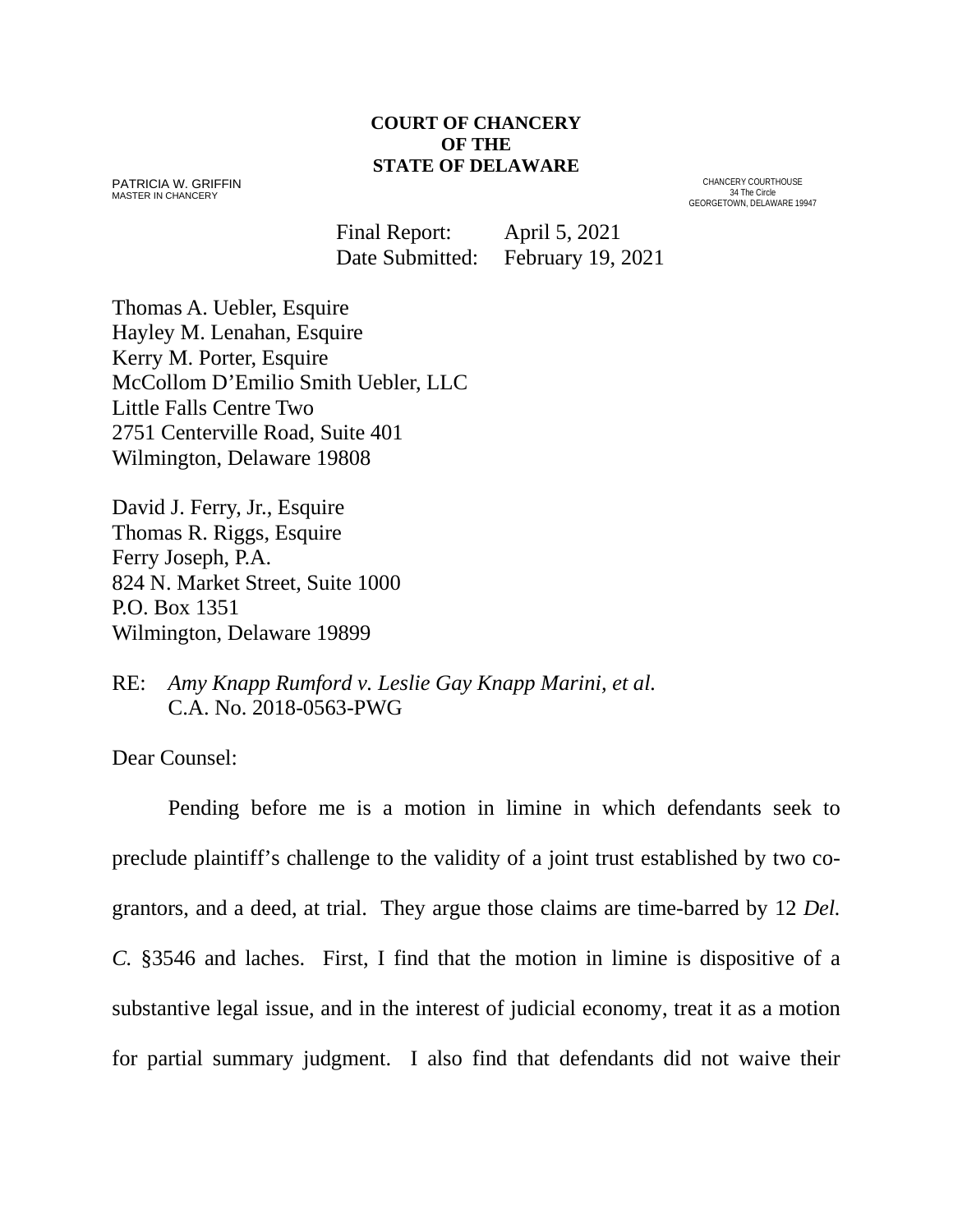defenses. Next, I recommend the Court deny defendants' motion because plaintiff brought her claim contesting the validity of the joint trust within §3546's time limitation, or within two years of the death of the surviving co-grantor, and laches has not been shown at this juncture. This is a final report.

## **I. Background**

Defendants Leslie Gay Knapp Marini ("Marini"), individual and as executrix of the Estate of Halsey G. Knapp and as trustee of Halsey G. and Joan D. Knapp Revocable Trust ("Joint Trust") and G K & G Knapp Family Limited Partnership (together "Defendants") filed a motion in limine ("Motion") on February [1](#page-1-0)0, 2020.<sup>1</sup> Defendants seek to preclude Plaintiff Amy Knapp Rumford ("Rumford"), acting individually and derivatively on behalf of Knapp Investments Limited Partnership ("Knapp Partnership"), from challenging Joan D. Knapp ("Joan")'s execution of the Joint Trust and the Last Will and Testament of Joan D. Knapp ("[2](#page-1-1)014 Will") at trial.<sup>2</sup> They argue that Rumford's claim contesting the validity of Joan's execution of the Joint Trust is time-barred by 12 *Del. C.* §3546 ("§3546") and laches, and any challenge to the 2014 Will, and to the deed ("2014 Deed") transferring property located in Nassau, Delaware ("New Road Tract") to

<span id="page-1-0"></span> $<sup>1</sup>$  Docket Item ("D.I.") 97.</sup>

<span id="page-1-1"></span> $^{2}$  *Id.*, at 6. I use first names in pursuit of clarity and intend no familiarity or disrespect.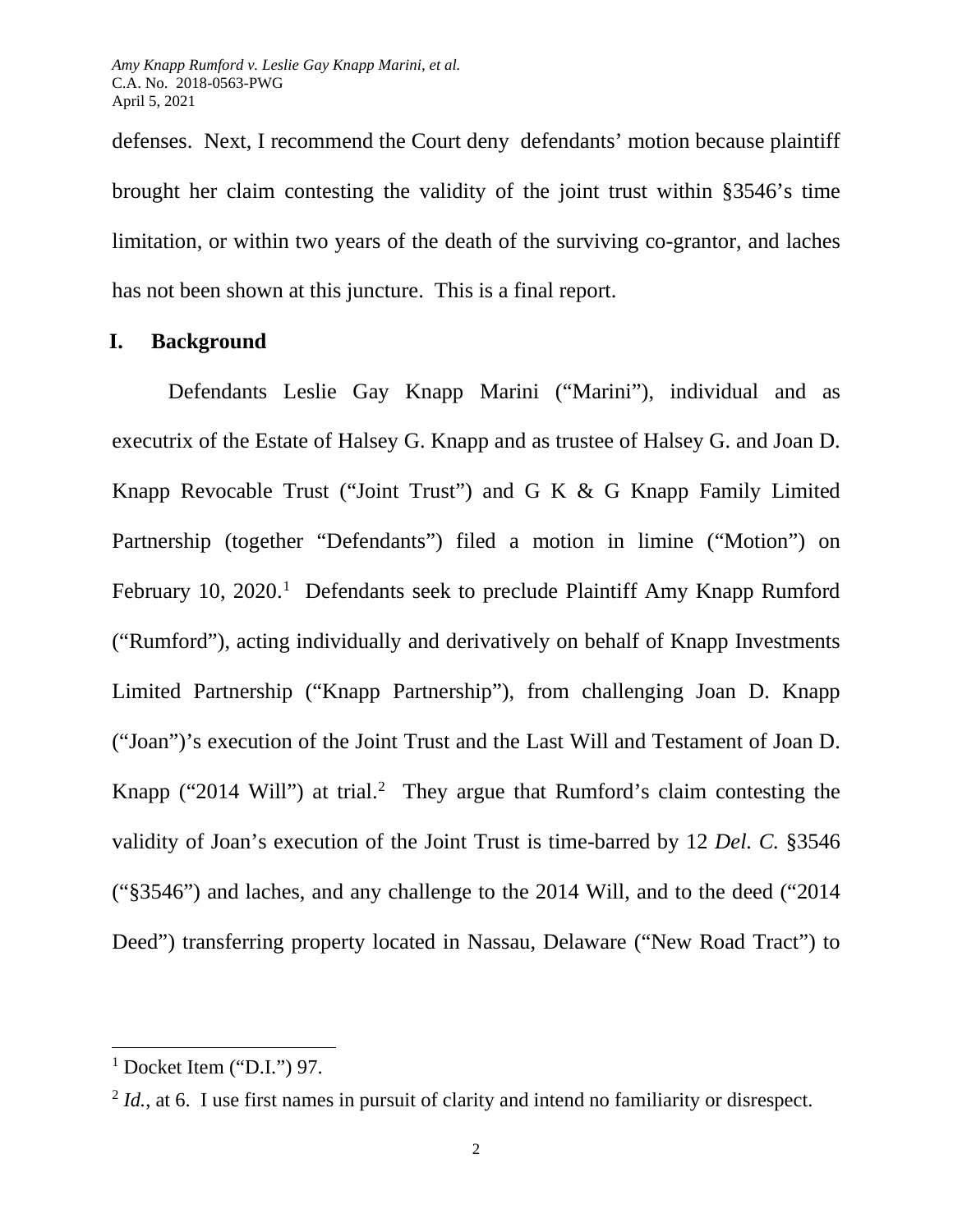the Joint Trust, is also barred by laches. $3$  Rumford opposes the Motion, asserting that the Motion is an improper case-dispositive motion; Defendants waived their time-bar defense; the challenge of the Joint Trust is not time-barred under §3546 or laches; laches does not bar the challenge to the 2014 Deed; Halsey G. Knapp ("Halsey")'s unclean hands bars Defendants' equitable defenses; and any decision on the 201[4](#page-2-1) Will is an advisory opinion.<sup>4</sup>

On April 21, 2014, Joan and Halsey executed the Joint Trust and deeded the New Road Tract previously held by their individual revocable trusts to the Joint Trust.<sup>[5](#page-2-2)</sup> The Joint Trust provided that, after the death of both grantors, 60% of the New Road Tract would be distributed to Marini, and 40% to Rumford.<sup>[6](#page-2-3)</sup> Also on April 21, 2014, Joan executed the  $2014$  Will.<sup>[7](#page-2-4)</sup> Joan died on March 3, 2015.<sup>[8](#page-2-5)</sup> On December 3, 2015, Halsey executed the First Amendment to the Joint Trust, which divested Rumford of her interest in the Joint Trust by distributing all of the Joint Trust property, including the New Road Tract, to Marini, after the co-grantors' deaths.<sup>[9](#page-2-6)</sup> Halsey died on December 20, 2017.<sup>10</sup>

- <span id="page-2-4"></span> $^{7}$  *Id.*, Ex. I.
- <span id="page-2-5"></span> $8$  *Id.*,  $\P$  21.
- <span id="page-2-6"></span><sup>9</sup> *Id.*, Ex. H.

<span id="page-2-0"></span><sup>3</sup> *Id.*, 6-13; D.I. 106, 6-7.

<span id="page-2-1"></span> $^{4}$  D.I. 104.

<span id="page-2-2"></span> $<sup>5</sup>$  D.I. 81, Exs. F, G.</sup>

<span id="page-2-3"></span> $6$  *Id.*, Ex. F, Art. III (B).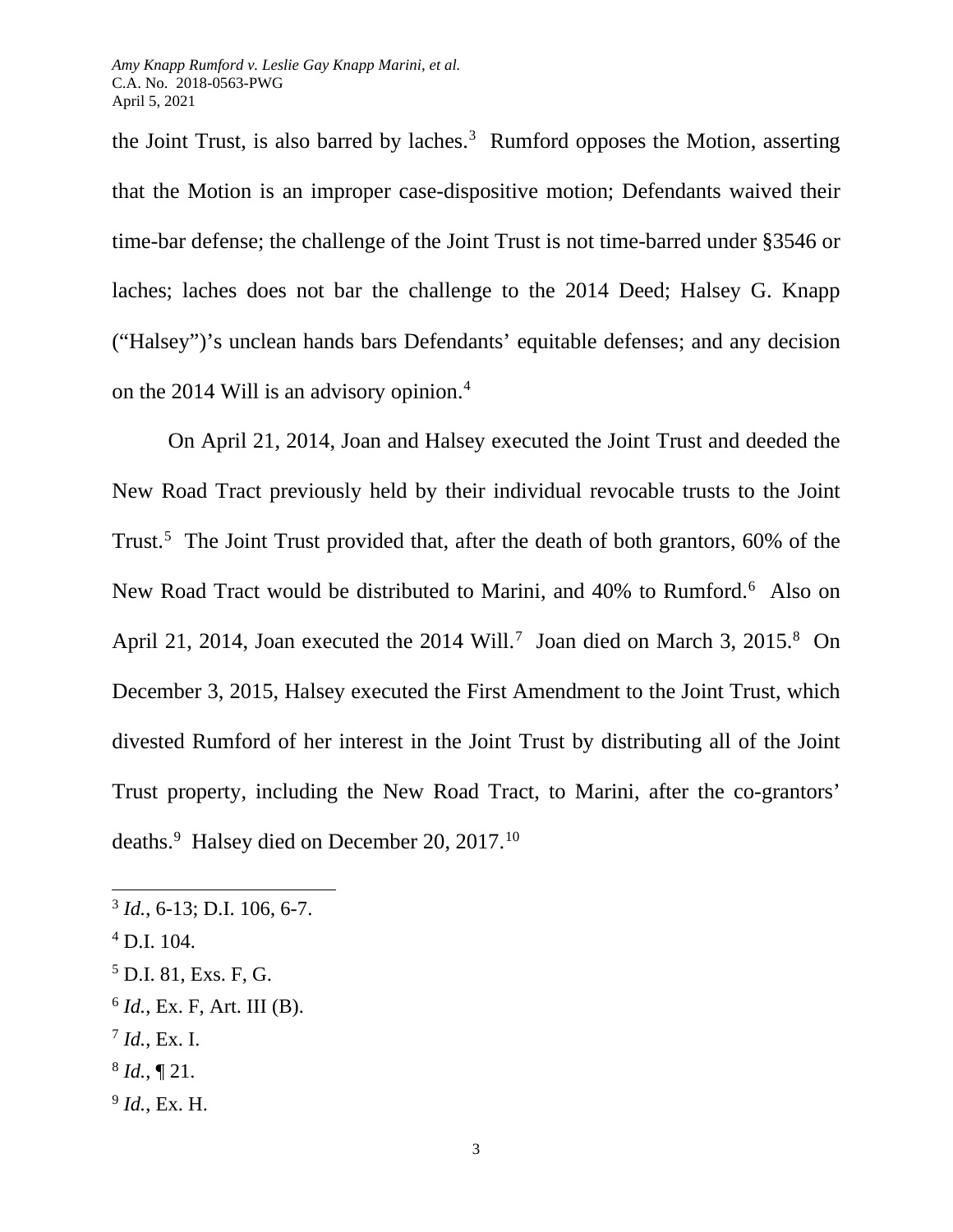*Amy Knapp Rumford v. Leslie Gay Knapp Marini, et al.* C.A. No. 2018-0563-PWG April 5, 2021

Rumford filed a complaint on July 30, 2018, and a first amended complaint ("Amended Complaint") on October 31, 2019, in which she claims that Joan lacked capacity to execute the Joint Trust or to transfer the New Road Tract and that Halsey signed Joan's name to the Joint Trust and the 2014 Deed without her authority, so the Joint Trust and the transfer of the New Road Tract to the Joint Trust should be invalidated.<sup>11</sup> In addition, she argues that Joan was unduly influenced by Halsey to execute the Joint Trust.<sup>[12](#page-3-1)</sup>

### **II. Analysis**

### **A. Appropriateness of motion in limine**

The first issue is whether the Motion was improperly filed as a motion in limine. A "motion in limine typically concerns the admissibility of evidence and is a preliminary motion directed at establishing the 'ground rules applicable at trial.' In contrast, a 'summary judgment motion is a determination by the court concerning a case or aspect of a case made prior to trial *that obviates the need for trial of the matter.*'"<sup>[13](#page-3-2)</sup> Rumford argues that the Motion should be denied as

 $10$  D.I. 104, at 5.

<span id="page-3-0"></span><sup>&</sup>lt;sup>11</sup> D.I. 1,  $\P$  76-85; D.I. 81,  $\P$  77-86. Although not at issue in the Motion, Rumford also seeks to invalidate the assignment of property located at 1102 Bay Avenue, Lewes, Delaware, from the Knapp Partnership to the Joint Trust, and claims that Halsey breached his fiduciary duties to Rumford and to the Knapp Partnership. *See* D.I. 81.

<span id="page-3-1"></span> $12$  D.I. 81, [[ 84-86.

<span id="page-3-2"></span><sup>13</sup> *Hercules, Inc. v. AIU Ins. Co.* [hereinafter "*Hercules*"]*,* 784 A.2d 481, 500 (Del. 2001) (original emphasis included and citations omitted).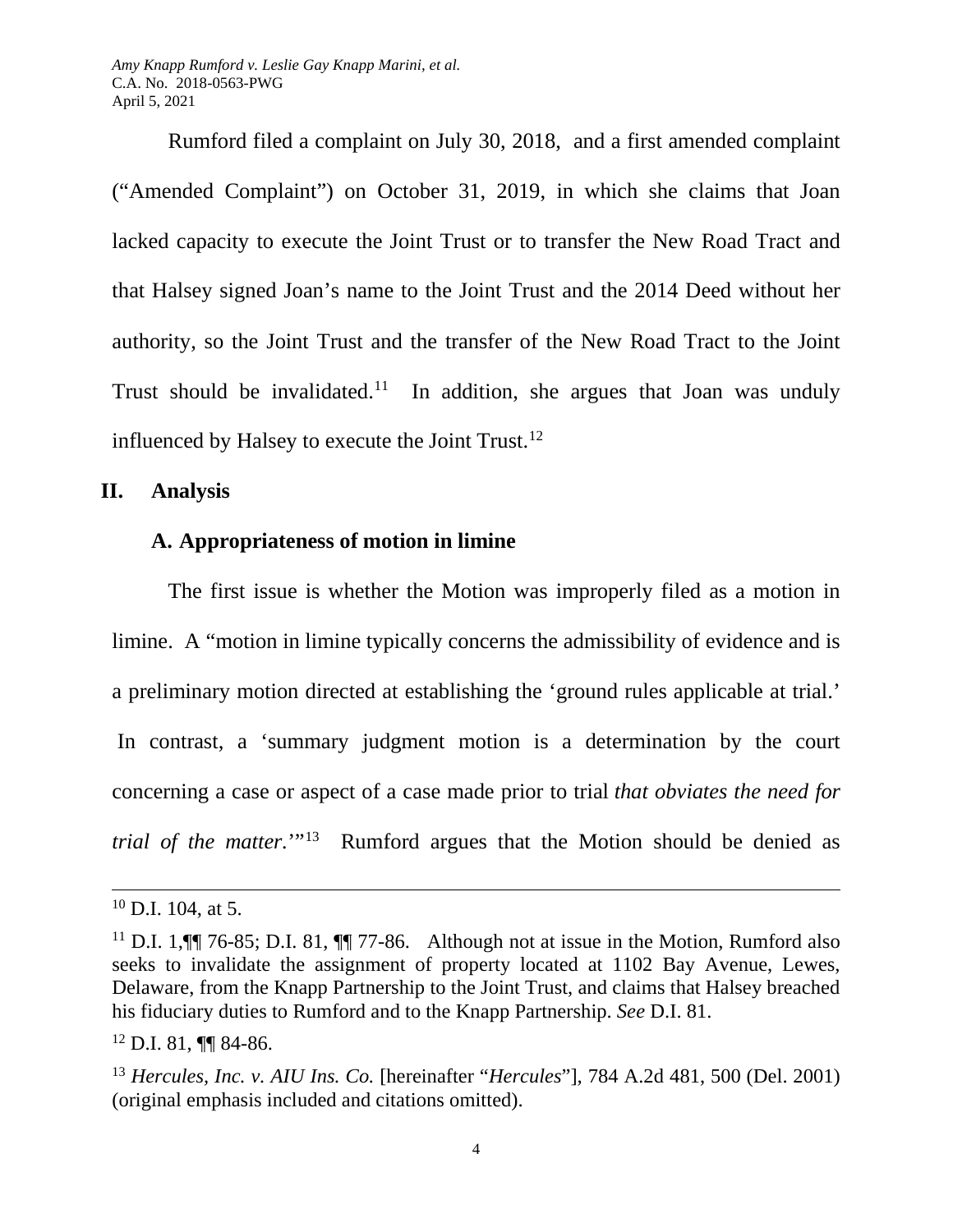improperly filed as a motion in limine because it is dispositive of a substantive legal issue.<sup>[14](#page-4-0)</sup> Defendants respond that the Motion seeks to preclude certain evidence and, even if the Motion is analyzed as a motion for partial summary judgment, it should be granted since there are no material factual disputes and they are entitled to judgment as a matter of law regarding the issue of whether the Joint Trust or the 2014 Will are time-barred.<sup>15</sup>

If it is determined that the challenges to the validity of Joan's execution of the Joint Trust and the 2014 Deed are time-barred as a matter of law, then Rumford's claims concerning Joan's lack of capacity and undue influence in executing the Joint Trust or the 2014 Deed would not survive. The Motion, if granted, would be dispositive of substantive legal issues concerning Rumford's claims. However, in the interest of judicial economy, I treat it as a motion for partial summary judgment.<sup>[16](#page-4-2)</sup> Under that basis, I deny the Motion because Defendants are not entitled to judgment as a matter of law and genuine issues of material facts are in dispute. My reasoning is discussed below.

<span id="page-4-0"></span> $14$  D.I. 104, at 3-4.

<span id="page-4-1"></span> $15$  D.I. 106, at 2-3.

<span id="page-4-2"></span><sup>16</sup> In *Hercules*, the motion filed as a motion in limine was determined to be a motion for summary judgment and denied as untimely under the pre-trial order, consistent with Superior Court Civil Rule 16(e). *Hercules,* 784 A.2d at 499-500. Unlike the situation in *Hercules*, the current scheduling order in this case does not restrict the timing for filing dispositive motions and no prejudice has been shown if the legal issues in the Motion are addressed. *See* D.I. 103.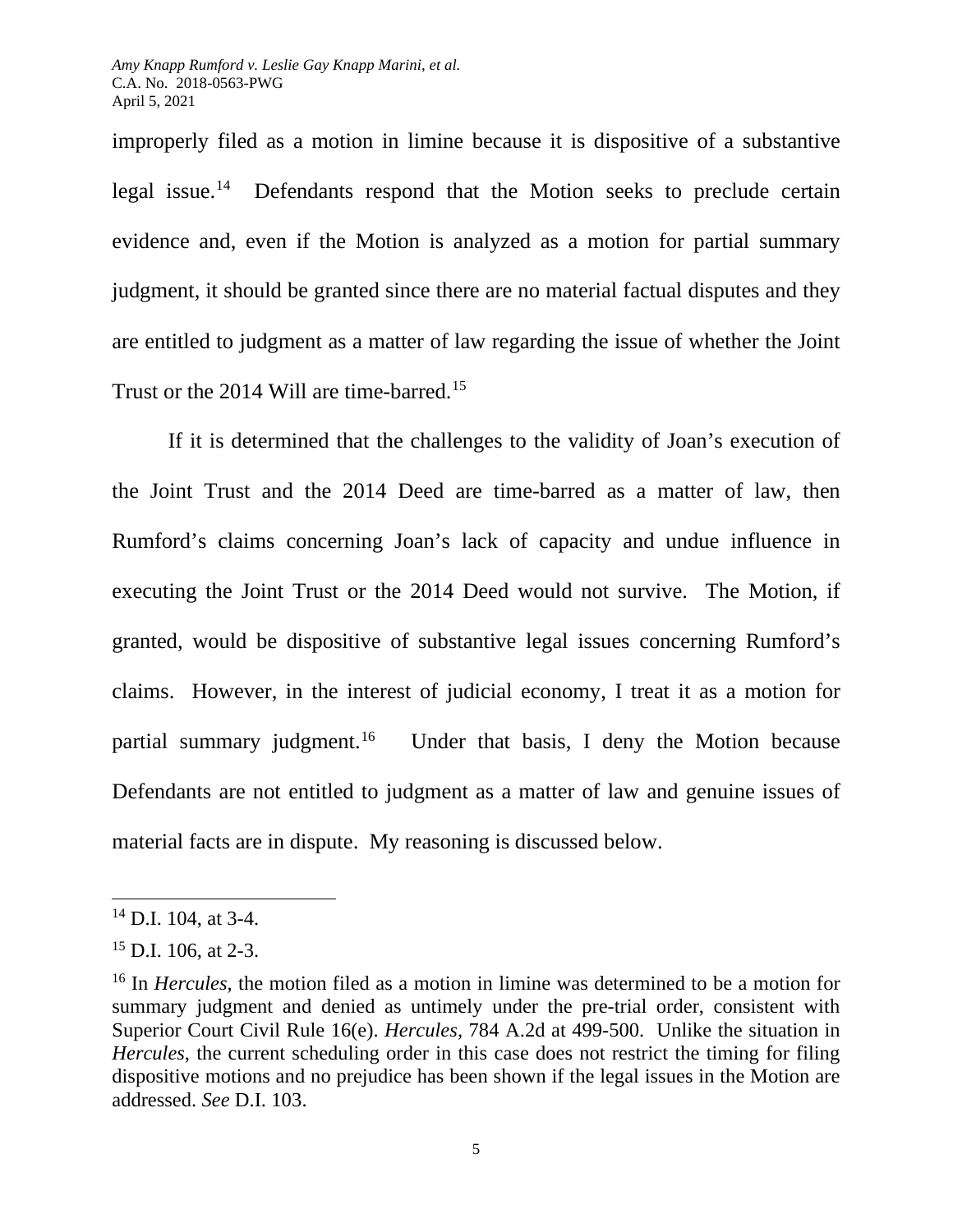# **B. Waiver of time-bar defenses**

Rumford argues that Defendants waived their time-bar defenses because, although they generically referred to laches as an affirmative defense, they failed to cite the grounds for the defense, and they failed to assert a defense under §3546.[17](#page-5-0) Defendants contend that they properly pleaded laches as an affirmative defense.

Court of Chancery Rule 8(c) provides that, "[i]n pleading to a preceding pleading, a party shall set forth affirmatively . . . laches, . . . statute of limitations . . . and any other matter constituting . . . affirmative defense.["18](#page-5-1) And, under Court of Chancery Rule 12(b), '[e]very defense, in law or fact, to a claim for relief in any pleading . . . shall be asserted in the responsive pleading."<sup>[19](#page-5-2)</sup> "[The Delaware] Supreme Court has determined that Superior Court Rules 8(c) and 12(b), which are analogous to Court of Chancery Rules 8(c) and 12(b), 'require a defendant to raise the defense of limitations either in a motion to dismiss or as an affirmative defense in a responsive pleading.'"[20](#page-5-3) Defendants pleaded the affirmative defense of laches as a part of its answer to the Amended Complaint but have not pleaded a defense

<span id="page-5-0"></span><sup>&</sup>lt;sup>17</sup> D.I. 104, at 4-5.

<span id="page-5-1"></span> $18$  Ct. Ch. R.  $8(c)$ .

<span id="page-5-2"></span> $19$  Ct. Ch. R. 12(b).

<span id="page-5-3"></span><sup>20</sup> *Knutkowski v. Cross*, 2011 WL 6820335, at \*2 (Del. Ch. Dec. 22, 2011) (citing *Gadow v. Parker*, 865 A.2d 515, 516 (Del. 2005)).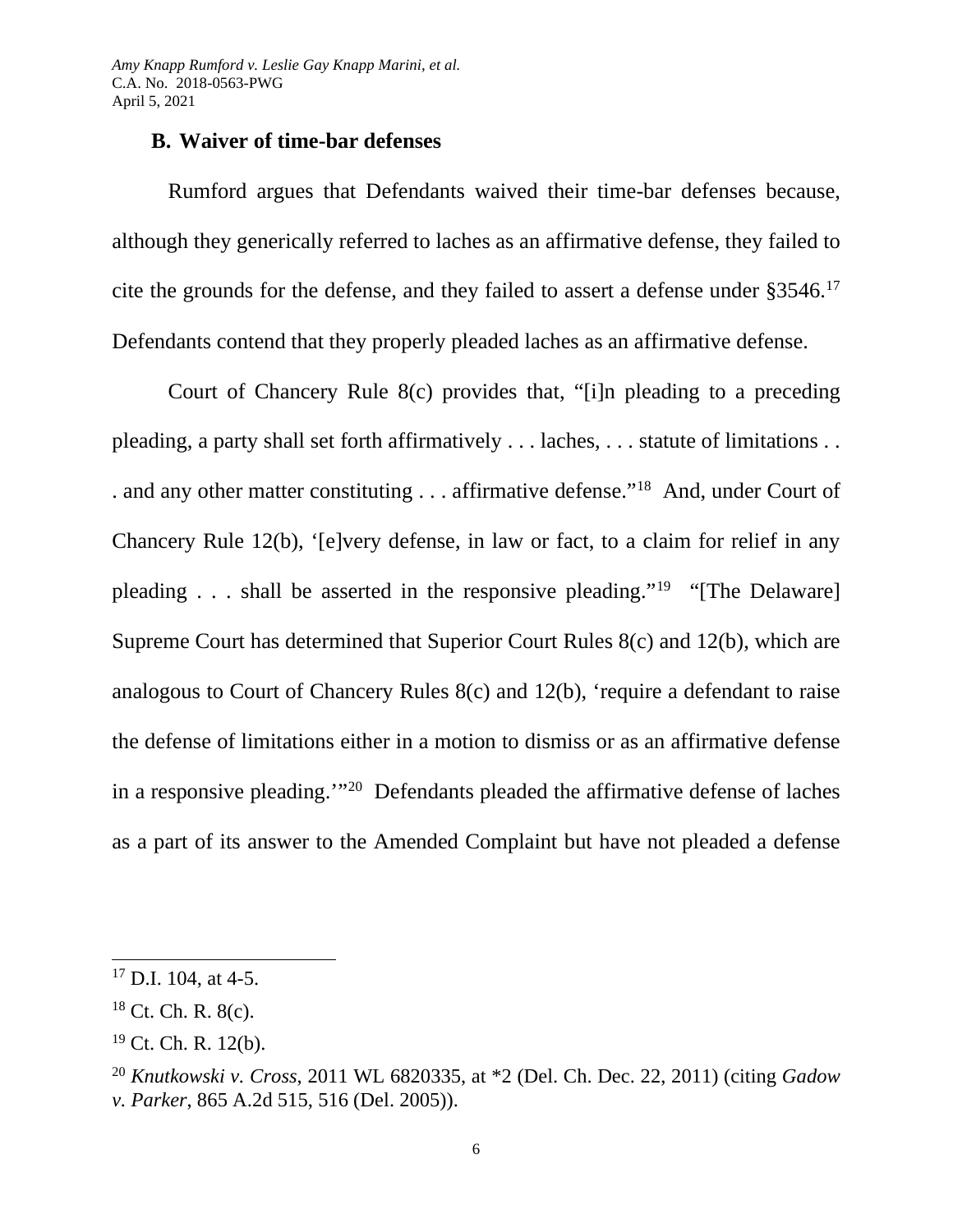under  $\S 3546$ .<sup>21</sup> However,  $\S 3546$  is a statute of repose.<sup>22</sup> Unlike a statute of limitations, a statute of repose "is a substantive provision which may not be waived because the time limit expressly qualifies the right which the statute creates."[23](#page-6-2) Since it is "jurisdictional and may not be waived," it does not need to be pleaded affirmatively.[24](#page-6-3) Accordingly, I find the time-barred defenses are not waived.

# **C. Timeliness of challenges to the Joint Trust and 2014 Deed**

Next, I consider Defendants' claim that Rumford's challenge to the validity of Joan's execution of the Joint Trust is time-barred as a motion for partial summary judgment. Under Court of Chancery Rule 56, the court grants a motion for partial summary judgment when "the moving party demonstrates the absence of

<span id="page-6-0"></span> $21$  D.I. 92, at 31.

<span id="page-6-1"></span><sup>22</sup> *See Matter of Restatement of Declaration of Tr. Creating the Survivor's Tr. Created Under the Ravet Fam. Tr. Dated Feb. 9, 2012*, 2014 WL 2538887, at \*1 (Del. Ch. June 4, 2014), *aff'd sub nom. Ravet v. N. Tr. Co. of Delaware*, 2015 WL 631588 (Del. Feb. 12, 2015). "Statutes of limitations are designed to encourage plaintiffs to pursue diligent prosecution of known claims. . . .[and] limitations periods being to run when the cause of action accrues – that is, when the plaintiff can file suit and obtain relief." *JPMorgan Chase Bank, N.A. v. Ballard*, 213 A.3d 1211, 1229 (Del. Ch.), *cert. denied,* 214 A.3d 449 (Del. Ch. 2019), and *appeal refused,* 214 A.3d 448 (Del. 2019) (internal quotation marks and citations omitted). "In contrast, statutes of repose are enacted to give more explicit and certain protection to defendants. These statutes effect a legislative judgment that a defendant should be free from liability after the legislatively determined period of time." *Id.* (internal quotation marks and citations omitted). Consistent with a statute of repose, §3546 limits the period during which the validity of a revocable trust can be challenged; it is not triggered by the occurrence of an injury. *See* 12 *Del. C.* §3546.

<span id="page-6-2"></span><sup>23</sup> *Cheswold Volunteer Fire Co. v. Lambertson Const. Co.*, 489 A.2d 413, 421 (Del. 1984), *on reargument* (Feb. 15, 1985).

<span id="page-6-3"></span><sup>24</sup> *Admiral Holding v. Town of Bowers*, 2004 WL 2744581, at \*2 (Del. Super. Oct. 18, 2004); *Cheswold Volunteer Fire Co.*, 489 A.2d at 421.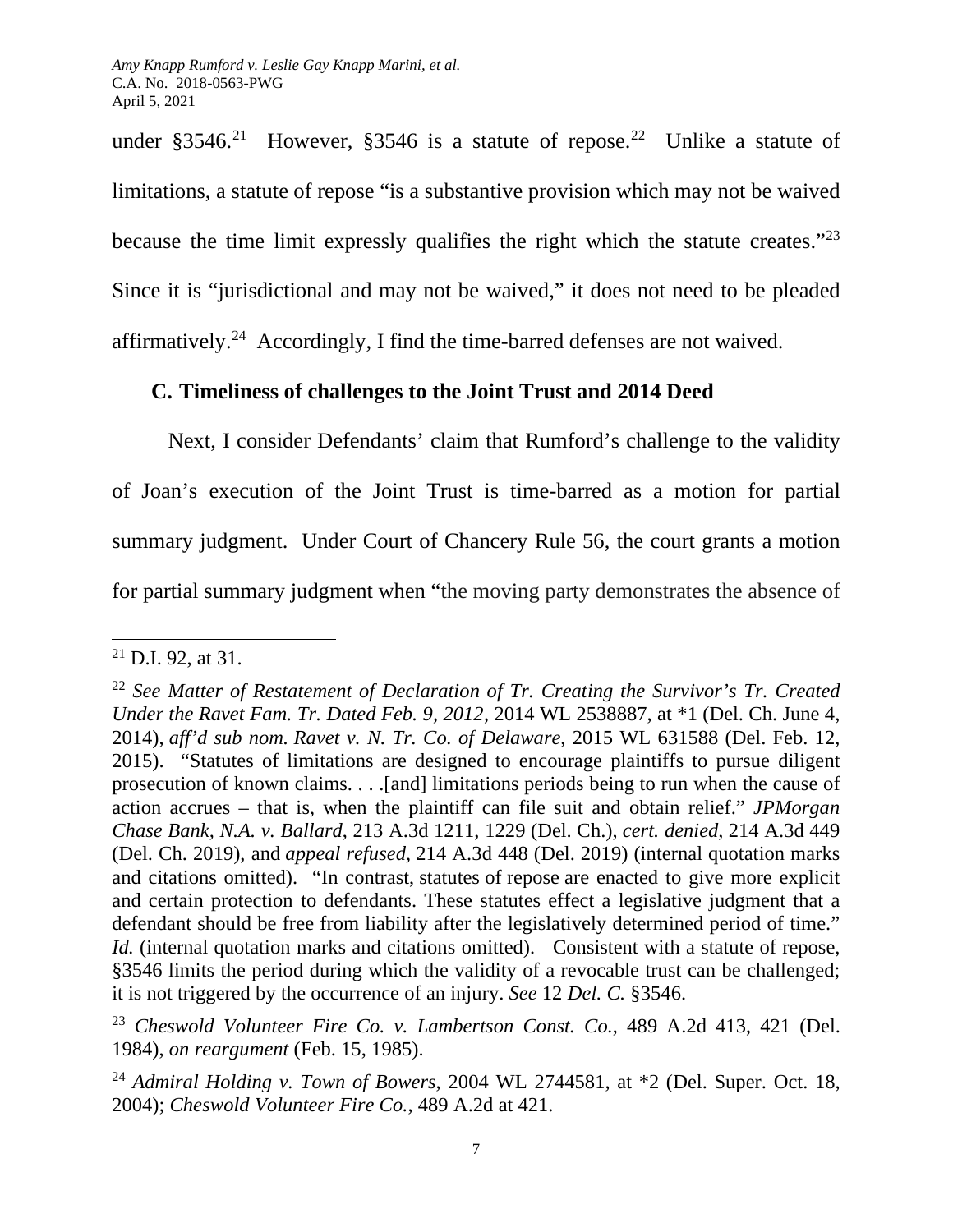issues of material fact [related to the claims at issue] and that it is entitled to a judgment as a matter of law."[25](#page-7-0) Evidence must be viewed "in the light most favorable to the non-moving party."[26](#page-7-1)

Laches is an equitable doctrine "rooted in the maxim that equity aids the vigilant, not those who slumber on their rights."[27](#page-7-2) A finding of laches generally requires proof of three factors: the claimant's knowledge of the claim, unreasonable delay in bringing the claim, and resulting prejudice to the defendant.[28](#page-7-3) Here, Rumford's equitable claims seek equitable relief, so the doctrine of laches applies and the court considers comparable statutes of limitations at law, which will be "given great weight in deciding whether the claims are barred by laches."[29](#page-7-4) 

<span id="page-7-0"></span><sup>25</sup> *Wagamon v. Dolan*, 2012 WL 1388847, at \*2 (Del. Ch. Apr. 20, 2012); *see also Pine River Master Fund Ltd. v. Amur Fin. Co., Inc.*, 2017 WL 4023099, at \*6 (Del. Ch. Sept. 13, 2017) (citation omitted); *Cincinnati Bell Cellular Sys. Co. v. Ameritech Mobile Phone Serv. of Cincinnati, Inc.*, 1996 WL 506906, at \*2 (Del. Ch. Sept. 3, 1996), *aff'd*, 692 A.2d 411 (Del. 1997).

<span id="page-7-1"></span><sup>26</sup> *Williams v. Geier*, 671 A.2d 1368, 1389 (Del. 1996) (citations omitted); *see also Pine River Master Fund Ltd.*, 2017 WL 4023099, at \*6 (citation omitted).

<span id="page-7-2"></span><sup>27</sup> *Adams v. Jankouskas*, 452 A.2d 148, 157 (Del. 1982); *see also Reid v. Spazio*, 970 A.2d 176, 182 (Del. 2009) (citations omitted); *Kraft v. Wisdom Tree Investments, Inc.*, 145 A.3d 969, 974-75 (Del. Ch. 2016) (citations omitted).

<span id="page-7-3"></span><sup>28</sup> *Whittington v. Dragon Grp., LLC*, 991 A.2d 1, 8 (Del. 2009) (citations omitted).

<span id="page-7-4"></span><sup>29</sup> *Kraft*, 145 A.3d at 978, 983; *see also Whittington*, 991 A.2d at 9; *Adams,* 452 A.2d at 157.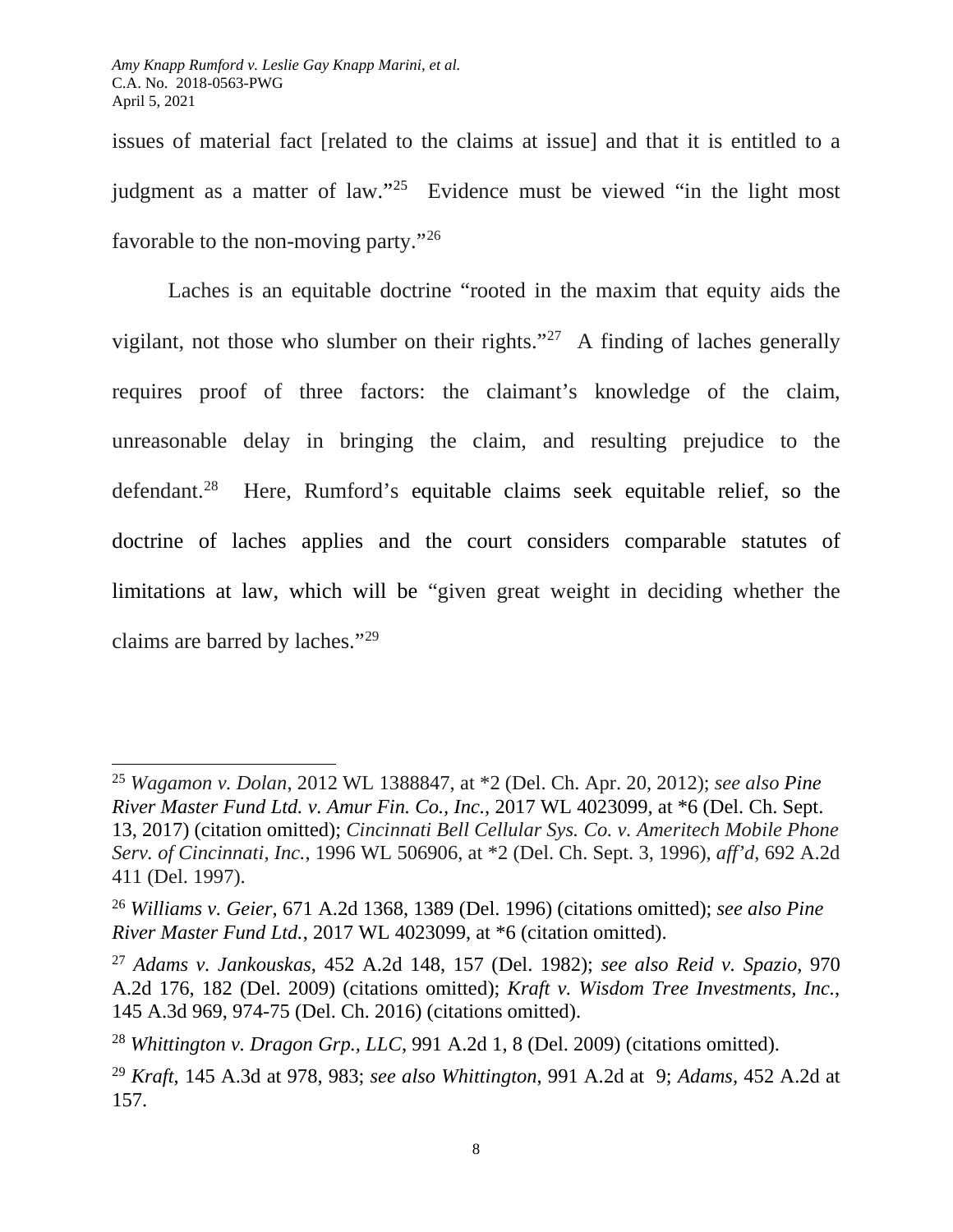*Amy Knapp Rumford v. Leslie Gay Knapp Marini, et al.* C.A. No. 2018-0563-PWG April 5, 2021

I look to analogous statutes of limitations – in this case, 12 *Del. C.* §3546, a statute of repose.<sup>[30](#page-8-0)</sup> Section 3546 provides, in pertinent part, that a judicial proceeding to contest whether a revocable trust was validly created must be initiated no later than "[t]wo years after the trustor's death."[31](#page-8-1) Defendants contend that Rumford's challenge to the Joint Trust's validity is time-barred because Joan died on March 4, 2015 and Rumford filed this action on July 30, 2018 – more than two years after Joan's death.<sup>32</sup> Although Halsey, the other grantor of the Joint Trust, died on December 20, 2017, Defendants argue that Rumford's claims are "confined to Joan's status as trust [emphasis included]," so the timing of her death controls.[33](#page-8-3) And, they allege that, if the limitation is determined to not take effect

<span id="page-8-0"></span><sup>30</sup> Statutes of repose deadlines have been applied strictly. *See generally Cheswold Volunteer Fire Co. v. Lambertson Const. Co.*, 489 A.2d 413, 421 (Del. 1984), *on reargument* (Feb. 15, 1985); *In re Est. of Lambeth*, 2018 WL 3239902, at \*2 (Del. Ch. July 2, 2018), *adopted sub nom. Lambeth v. Kendall* (Del. Ch. 2018).

<span id="page-8-1"></span><sup>31 12</sup> *Del. C.* §3546(a)(2). Section 3546 precludes the filing of challenges to the creation of revocable or irrevocable trusts after the first of the following occurs: (1) 120 days after the person contesting the trust was notified in writing concerning the trust's existence, trustee's name and address, whether the person is a beneficiary, and the timing for contesting the trust; (2) two years after the trustor's death; (3) after expiration of the time in which a petition for review of a will could be filed if the trust was revocable at the trustor's death and was referenced in the trustor's will; or (4) the right to contest was precluded by adjudication, consent or other limitation. 12 *Del. C.* §3546. The limitation which Defendants argue precludes this action is whether the challenge was filed within two years following the trustor's death.

<span id="page-8-2"></span> $32$  D.I. 97, at 6-7.

<span id="page-8-3"></span><sup>33</sup> *Id.*, at 7.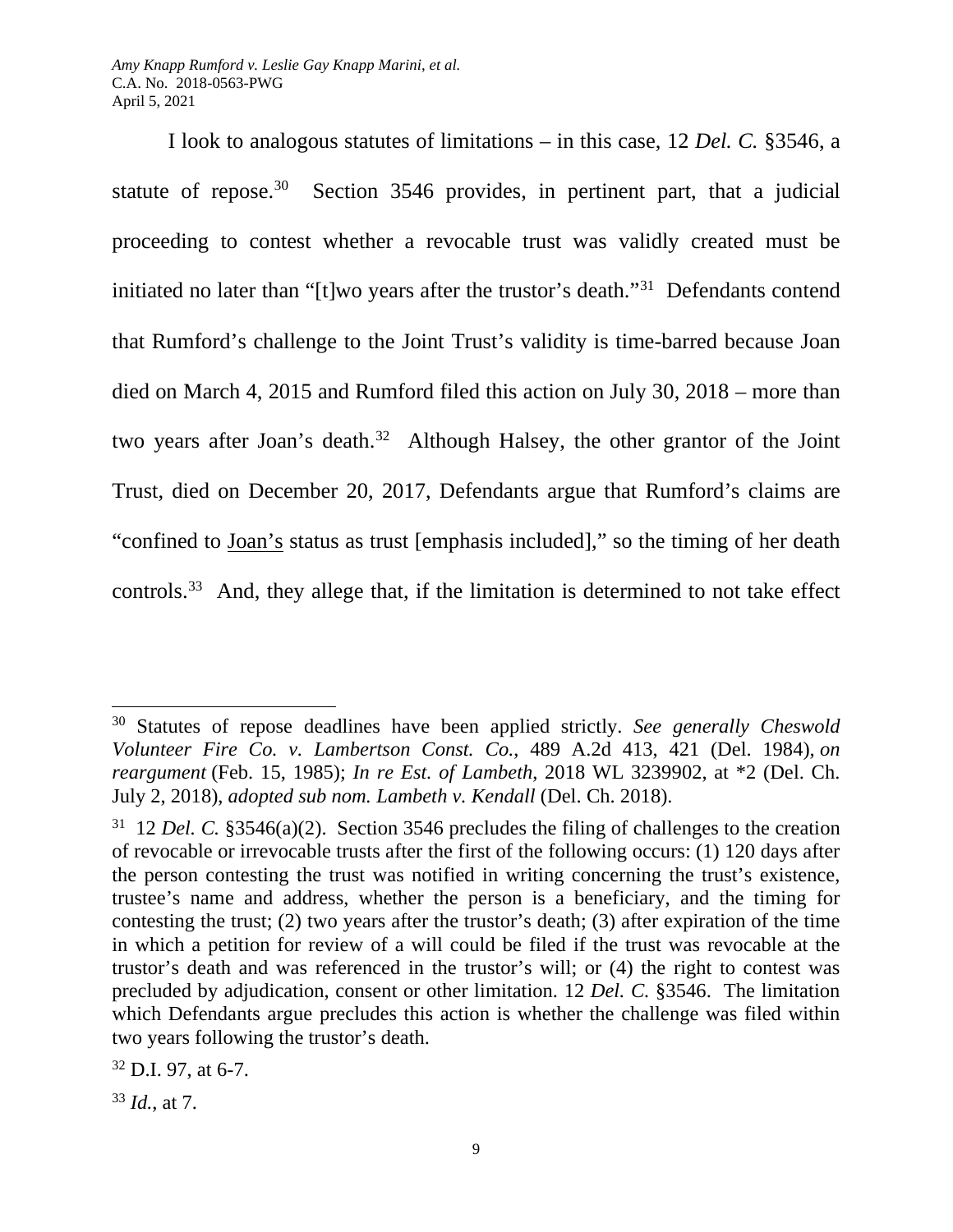until Halsey's death (which could occur many years later), the result would contravene the legislative intent to "encourage the prompt resolution of disputes."[34](#page-9-0)

Rumford responds §3546 does not bar her claims because she filed the claims within two years of Halsey's death, and the "only reasonable interpretation of 'the trustor' in [§3546] is the *surviving* trustor, i.e., the trustor whose death makes the trust irrevocable."<sup>[35](#page-9-1)</sup> She asserts that a beneficiary lacks standing to challenge a revocable trust while a trustor is alive and can amend or revoke the trust, making any harm to the beneficiary speculative.<sup>[36](#page-9-2)</sup> Rumford further argues that a determination regarding laches should be evaluated on a complete factual record.<sup>[37](#page-9-3)</sup>

The issue is whether, under §3546, the two-year limitation to challenge the validity of a joint trust begins to run with the death of the trustor whose status is at issue, or with the death of the surviving trustor. Section 3546 does not address

<span id="page-9-0"></span><sup>34</sup> *Id.*, at 7-8.

<span id="page-9-1"></span><sup>35</sup> D.I. 104, at 5.

<span id="page-9-2"></span><sup>36</sup> *Id.*, at 6-7.

<span id="page-9-3"></span><sup>&</sup>lt;sup>37</sup> *Id.*, at 9. Rumford also argues that Halsey's unclean hands regarding the Joint Trust and the 2014 Deed (she asserts that Halsey knew that Joan did not sign the documents and that Joan lacked capacity to execute those documents) should be imputed to Defendants and they should be precluded from invoking equitable defenses related to those documents. *Id.*, at 11. Defendants respond that, even assuming Halsey had unclean hands, Halsey's actions do not have the "immediate and necessary" relation to Defendants' laches defense so their equitable claims are not barred. D.I. 106, at 8. Since Defendant's equitable defenses related to the Joint Trust and the 2014 Deed are addressed on other grounds, I do not decide the unclean hands issue at this point.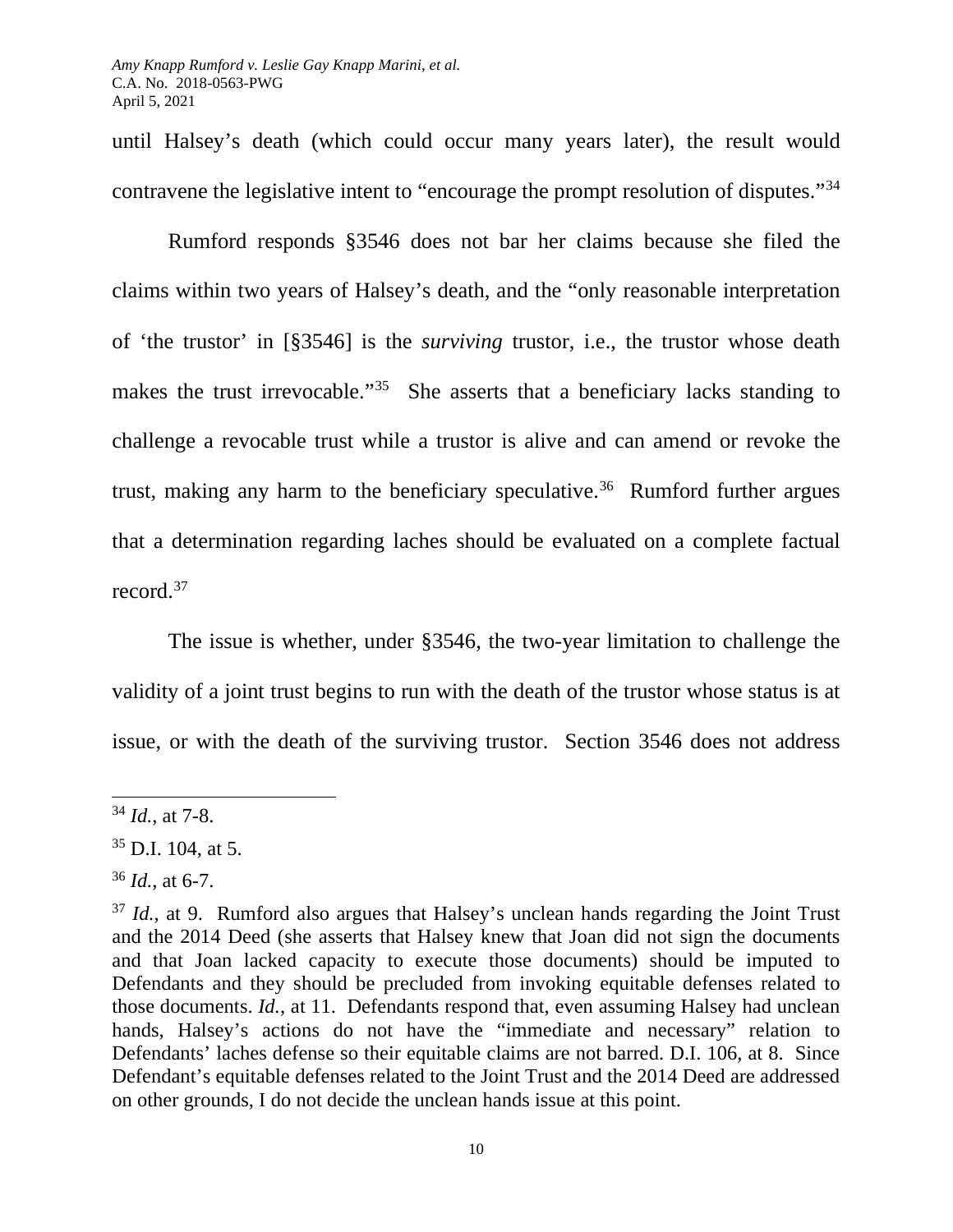joint trusts, nor does it provide for separate consideration or deadlines for claims associated with particular trustors. As a statute of repose, however, §3546's purpose is "to grant complete peace" after the running of a statutorily set time limitation[.38](#page-10-0) To determine what constitutes "complete peace," I look to the trust's operation consistent with the trustor's intent, because "[i]n Delaware, the settlor's intent controls."[39](#page-10-1) "A proper construction of an inter vivos trust instrument depends on the intent of the maker as disclosed by its language at the time of execution."40

The Joint Trust provides that "[e]ither of the Grantors may, by a written instrument . . . during the lifetime of either Grantor, revoke this Agreement in whole or in part and amend it from time to time in any respect. Upon the deaths of both of the Grantors this Trust Agreement shall become Irrevocable."<sup>41</sup> During the Grantors' lifetimes, the trustee pays all trust income and principal as "either of the

<span id="page-10-0"></span><sup>38</sup> *In re Est. of Lambeth*, 2018 WL 3239902, at \*3 (Del. Ch. July 2, 2018), *adopted sub nom. Lambeth v. Kendall* (Del. Ch. 2018) (citation omitted); *see also Cheswold Volunteer Fire Co. v. Lambertson Const. Co.*, 489 A.2d 413, 421 (Del. 1984), *on reargument* (Feb. 15, 1985).

<span id="page-10-1"></span><sup>39</sup> *In re Tr. Under Will of Flint for the Benefit of Shadek*, 118 A.3d 182, 194 (Del. Ch. 2015); *see also In re Peierls Fam. Inter Vivos Trusts*, 77 A.3d 249, 263 (Del. 2013) (citations omitted); *Chavin v. PNC Bank*, 816 A.2d 781, 783 (Del. 2003) (citations omitted).

<span id="page-10-2"></span><sup>40</sup> *In re Tr. of Samuel Bancroft, Jr. Art Collection under Agreement dated Mar. 29, 1935*, 1981 WL 15126, at \*2 (Del. Ch. Oct. 28, 1981).

<span id="page-10-3"></span><sup>41</sup> D.I. 81, Ex. F, Art. I.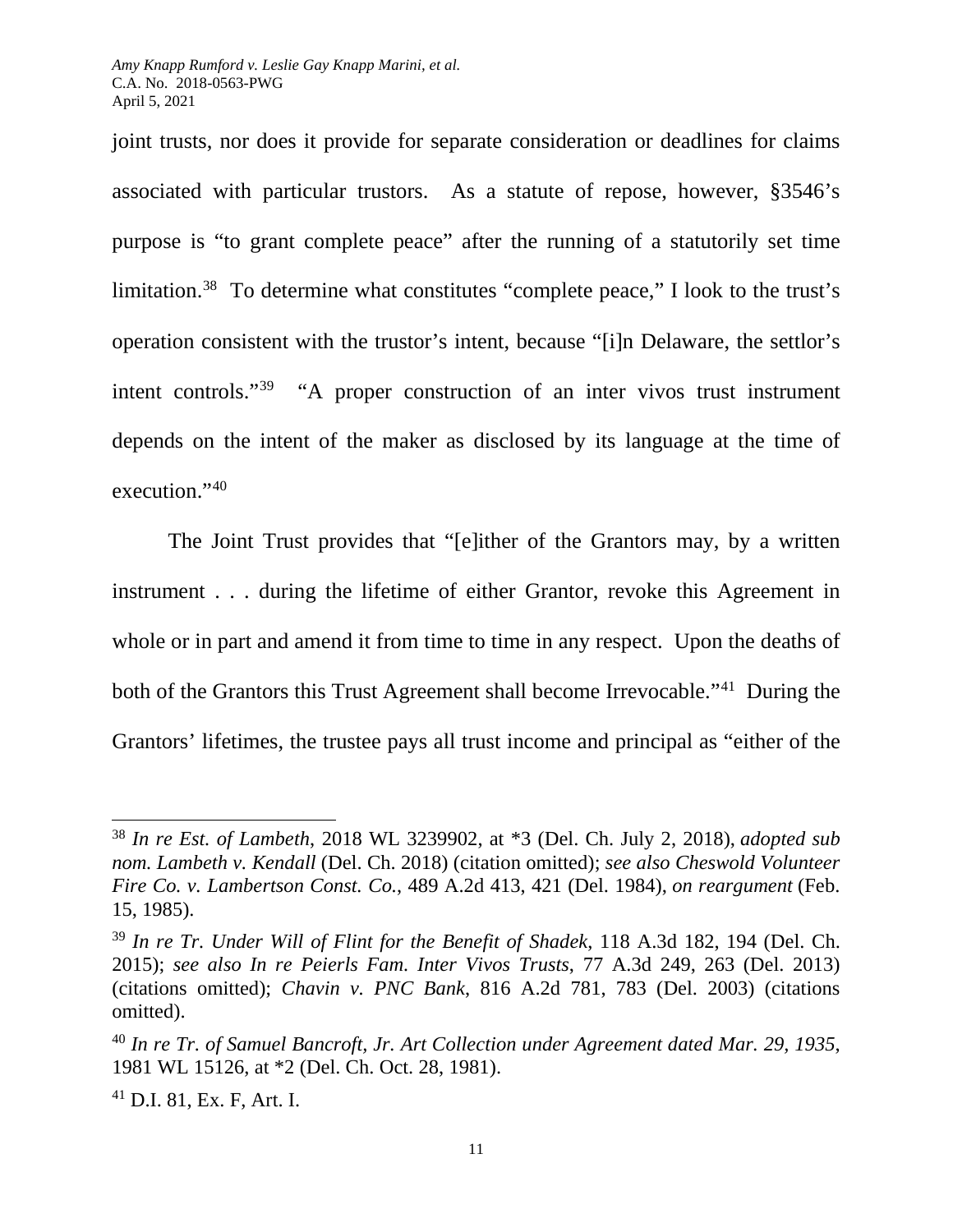Grantors . . . directs in writing."<sup>[42](#page-11-0)</sup> "After the death of both of the Grantors," trust property is then distributed to contingent beneficiaries.<sup>[43](#page-11-1)</sup>

It is clear from the language of the Joint Trust that the co-grantors intended that they each have rights to direct trust property and to amend and revoke the Joint Trust throughout their lifetimes, and that those rights continue after the death of the other co-grantor. It is at the death of the second co-grantor that the trust becomes irrevocable. Considering the co-grantors' language and intent, I am persuaded by Rumford's argument that the only reasonable interpretation of §3546, under the circumstances, is that the two-year limitation begins to run at the surviving trustor's, or Halsey's, death. I understand Defendants' concern that the legislative intent of §3546 was to encourage prompt resolution of disputes; however, it is not reasonable to interpret that general intent – without specific statutory language addressing joint trusts – as overriding the co-grantors' plain intent to maintain the Joint Trust's flexibility for either co-grantor during both of their lifetimes. Since §3546's two-year limitation to challenge the Joint Trust's validity began running at Halsey's death, this action was filed within §3546's required time frame.

"Under ordinary circumstances, a suit in equity will not be stayed for laches before . . . the time fixed by the analogous statute of limitations at law; but, if

<span id="page-11-0"></span> $42$  *Id.*, Art. II(A).

<span id="page-11-1"></span><sup>43</sup> *Id.*, Art. III.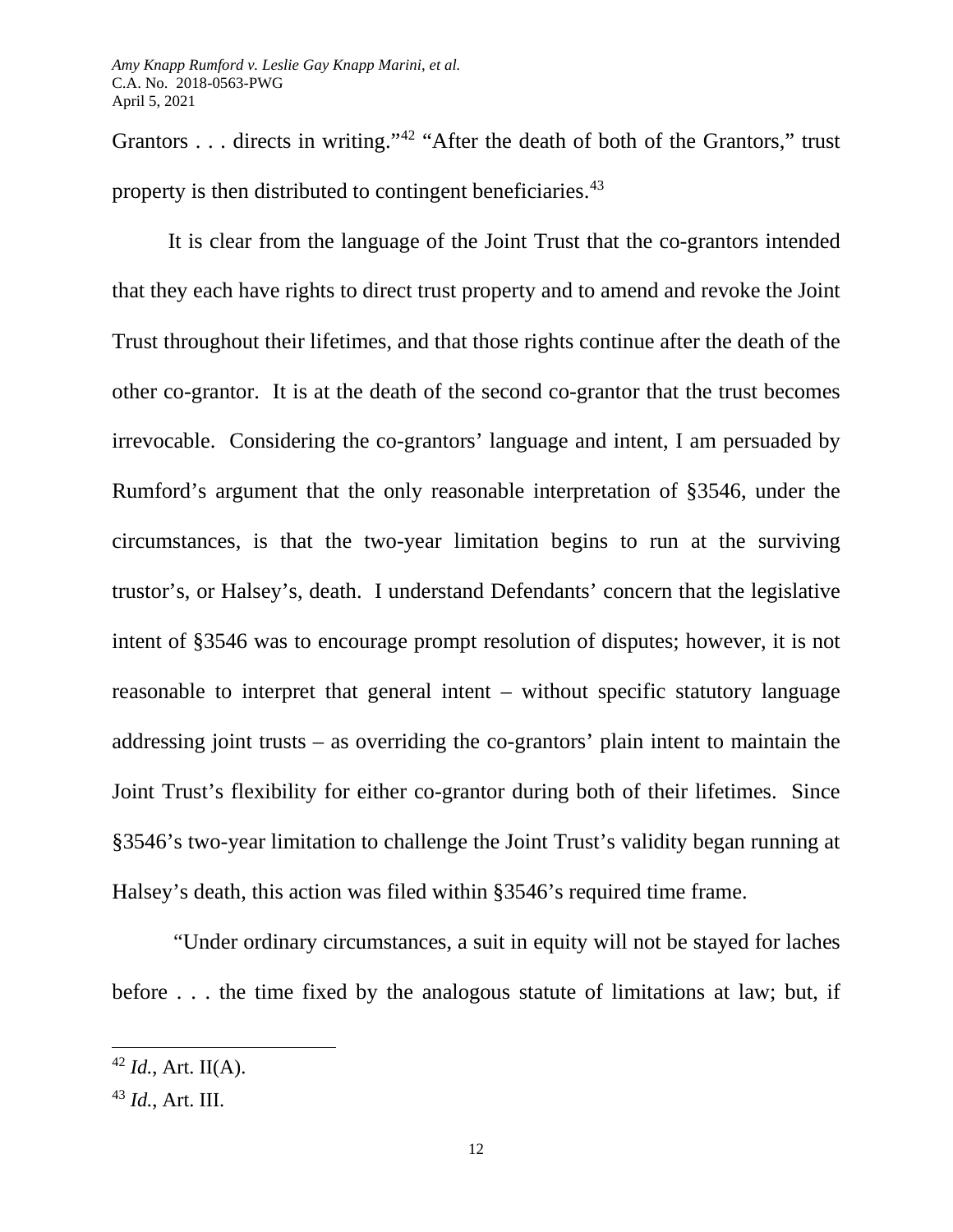unusual conditions or extraordinary circumstances make it inequitable to allow the prosecution of a suit after a briefer period, . . . the [court] will not be bound by the statute, but will determine the extraordinary case in accordance with the equities which condition it."<sup>[44](#page-12-0)</sup> In other words, laches permits a court "to hold a plaintiff to a shorter period if, in terms of equity, the plaintiff should have acted with greater alacrity, and when the plaintiff's failure to seek equitable relief with alacrity threatens prejudice to the other party."[45](#page-12-1)

Here, I find Rumford's claims were timely under the analogous limitations period established in §3546, so her claims will be barred by laches only if her failure to act with greater speed caused prejudice to Defendants. Prejudice includes, "for example, where the delay prevents a party from calling crucial witnesses who . . . have become unavailable because of intervening disappearance, illness, or death."[46](#page-12-2) I consider that the Joint Trust was created in 2014, and that Joan died in 2015 and Halsey in 2017, so neither co-grantor remains available to provide evidence concerning Joan's capacity and whether she was unduly influenced to create the Joint Trust. However, the absence of Halsey and Joan as

<span id="page-12-2"></span><span id="page-12-0"></span><sup>44</sup> *Reid v. Spazio*, 970 A.2d 176, 183 (Del. 2009) (internal quotation marks and citations omitted).

<span id="page-12-1"></span><sup>45</sup> *Whittington v. Dragon Grp., LLC*, 991 A.2d 1, 8 (Del. 2009) (internal quotation marks and citations omitted); *see also In re Sirius XM S'holder Litig.*, 2013 WL 5411268, at \*4 (Del. Ch. Sept. 27, 2013).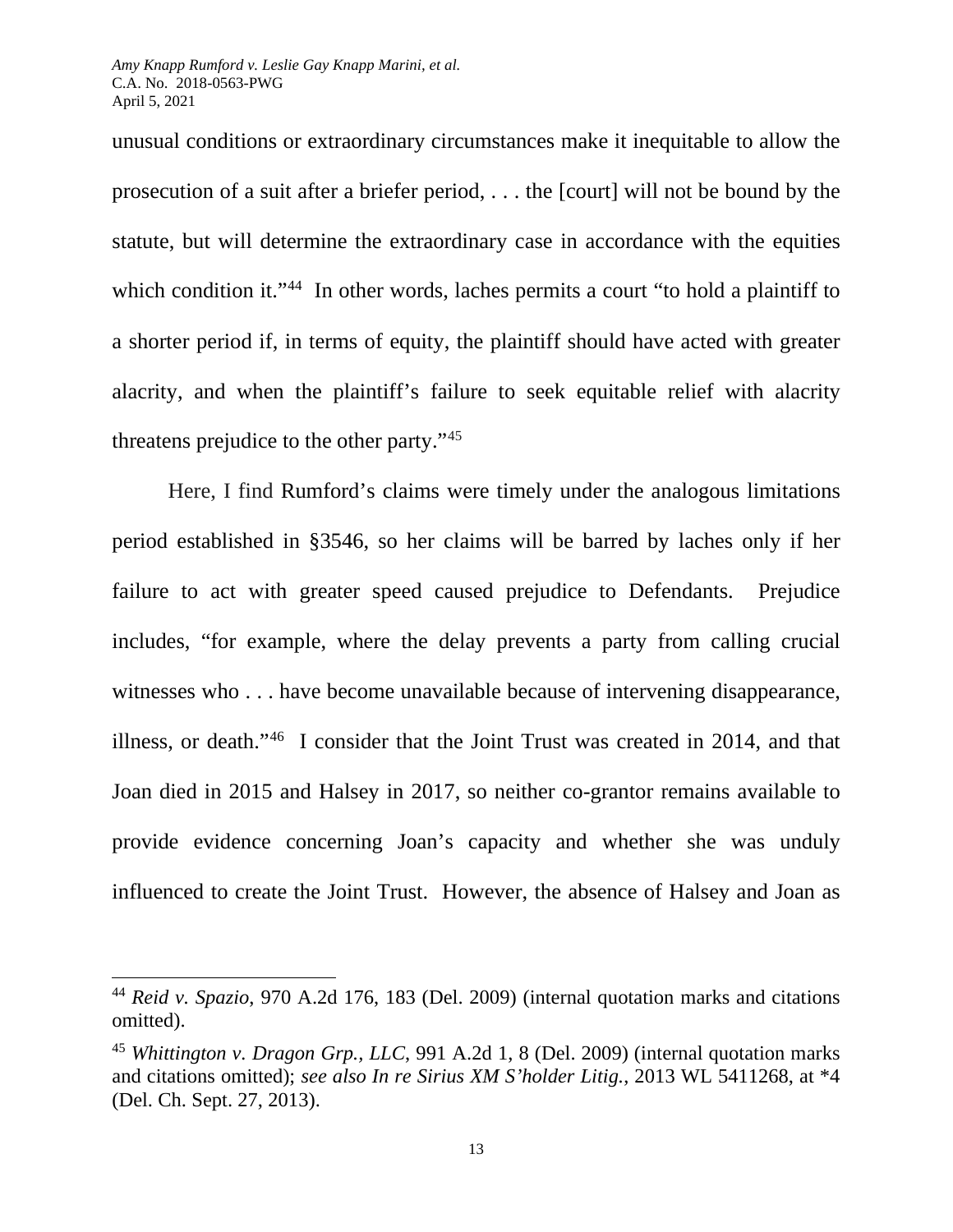witnesses may be counterbalanced by the availability of other witnesses, including the attorney who prepared the Joint Trust and witnessed its execution.<sup>[47](#page-13-0)</sup> At this juncture, I find there is a genuine issue of material fact whether Defendants have been prejudiced as a result of Rumford's delay, or whether other unusual conditions or extraordinary circumstances exist that would make it inequitable to allow Rumford to challenge the validity of Joan's execution of the Joint Trust. I further consider that "[o]rdinarily, summary judgment is not granted on the defense of laches," because "[a]ssessing whether delay has been unreasonable and whether there has been resulting prejudice or injury to a party . . . often must await full development of the facts at trial."[48](#page-13-1)

In addition, I consider Defendants' claim that Rumford's challenge to the 2014 Deed has expired or is barred by laches. There does not appear to be analogous statutes of limitations since Rumford's equitable claim focuses on the validity of the 2014 Deed.<sup>[49](#page-13-2)</sup> "Where no analogous limitations period exists, ... the

<sup>46</sup> *Steele v. Ratledge*, 2002 WL 31260990, at \*3 (Del. Ch. Sept. 20, 2002); *see also Hudak v. Procek*, 806 A.2d 140, 158 (Del. 2002).

<span id="page-13-0"></span><sup>47</sup> *See* D.I. 81, Ex. F.

<span id="page-13-1"></span><sup>48</sup> *Schmidt, by Meekins v. Schmidt*, 1994 WL 198704, at \*3 (Del. Ch. May 3, 1994).

<span id="page-13-2"></span><sup>49</sup> *Id.*, n. 1 ("Setting aside a transfer of real property is a remedy solely within the jurisdiction of the Court of Chancery. As there is no concurrent remedy at law, no analogous statute of limitations would appear to apply.").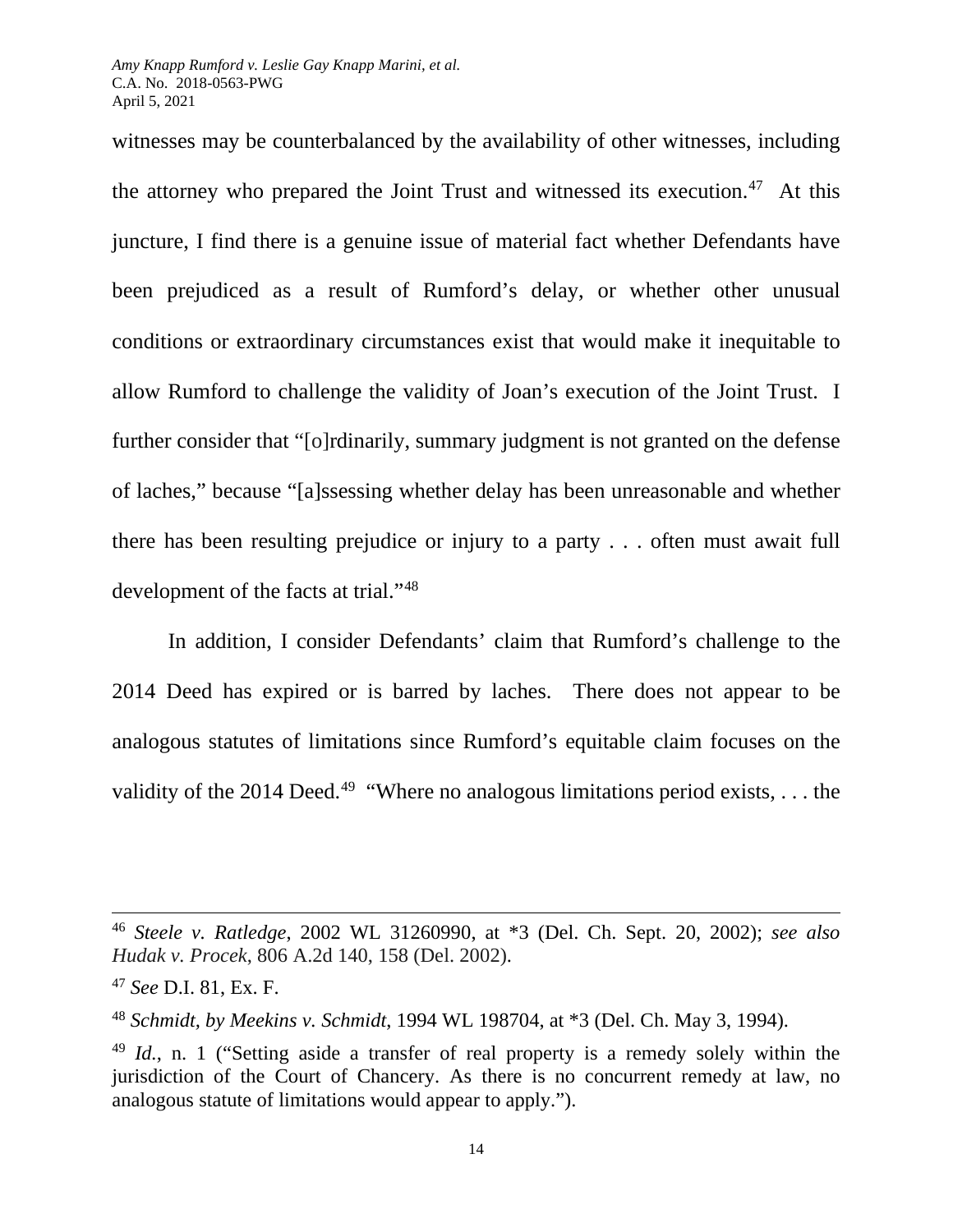Court relies entirely on the traditional principles of laches."[50](#page-14-0) It focuses on "whether it is inequitable to permit a claim to be enforced, the touchstone of which is inexcusable delay leading to an adverse change in the condition or relations of the property or the parties."[51](#page-14-1) A determination on "unreasonable delay and prejudice . . . depend[s] upon the totality of the circumstances."[52](#page-14-2)

With regard to prejudice caused by the delay, many of the same considerations apply to the laches analyses for the 2014 Deed as for the Joint Trust. For example, Joan and Halsey, who executed the 2014 Deed, are unavailable but the attorney who prepared and witnessed the execution of the Deed is available.<sup>[53](#page-14-3)</sup> I find there remains a material factual dispute whether Defendants have been prejudiced as a result of Rumford's delay, or whether unusual conditions or extraordinary circumstances exist making it inequitable for Rumford to challenge the 2014 Deed's validity. Therefore, I recommend that the Court deny Defendants' Motion seeking to preclude Rumford's challenge of Joan's execution of the Joint Trust and the 2014 Deed at trial.<sup>[54](#page-14-4)</sup>

<span id="page-14-0"></span><sup>50</sup> *Kraft v. Wisdom Tree Investments, Inc.*, 145 A.3d 969, 979 (Del. Ch. 2016).

<span id="page-14-1"></span><sup>51</sup> *Reid v. Spazio,* 970 A.2d 176, 183 (Del. 2009).

<span id="page-14-2"></span><sup>52</sup> *Hudak v. Procek*, 806 A.2d 140, 153 (Del. 2002); *see also Whittington v. Dragon Grp., LLC*, 991 A.2d 1, 9 (Del. 2009).

<span id="page-14-3"></span><sup>53</sup> *See* D.I. 81, Ex. G.

<span id="page-14-4"></span><sup>54</sup> Defendants also seek to preclude Rumford from challenging Joan's execution of the 2014 Will at trial. However, there is no specified claim in Rumford's Amended